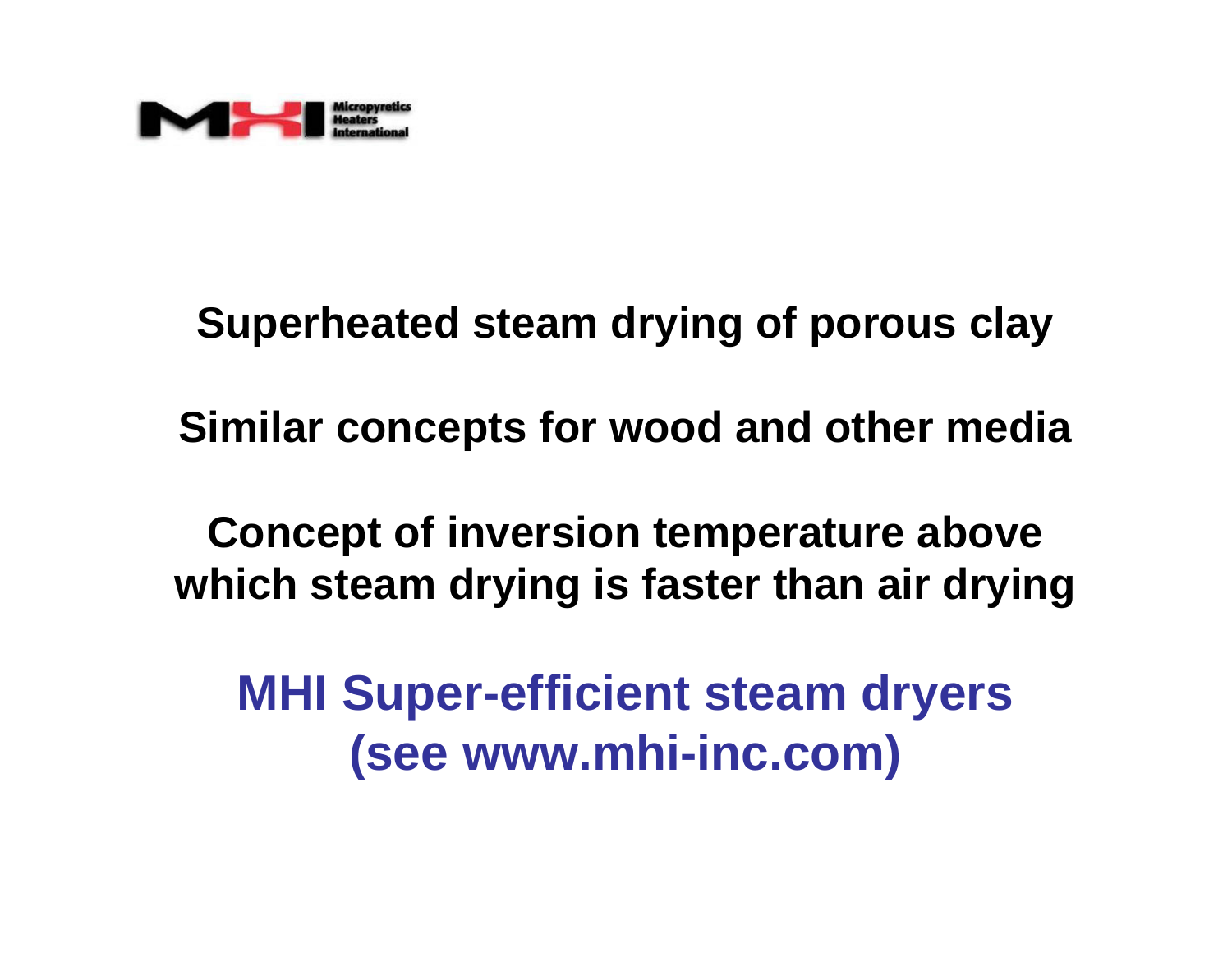

Clay (alumino-silicates with sliding planes)

• Clay is a term used to describe a group of hydrous aluminium phyllosilicates. Phyllosilicates being a subgroup of silicate minerals that are typically less than 2 μ<sup>m</sup> in diameter.

• Clay consists of a variety of phyllosilicate minerals rich in silicon and aluminium oxides and hydroxides which include variable amounts of structural water.

See picture below of clay heaps and clay-objects after firing





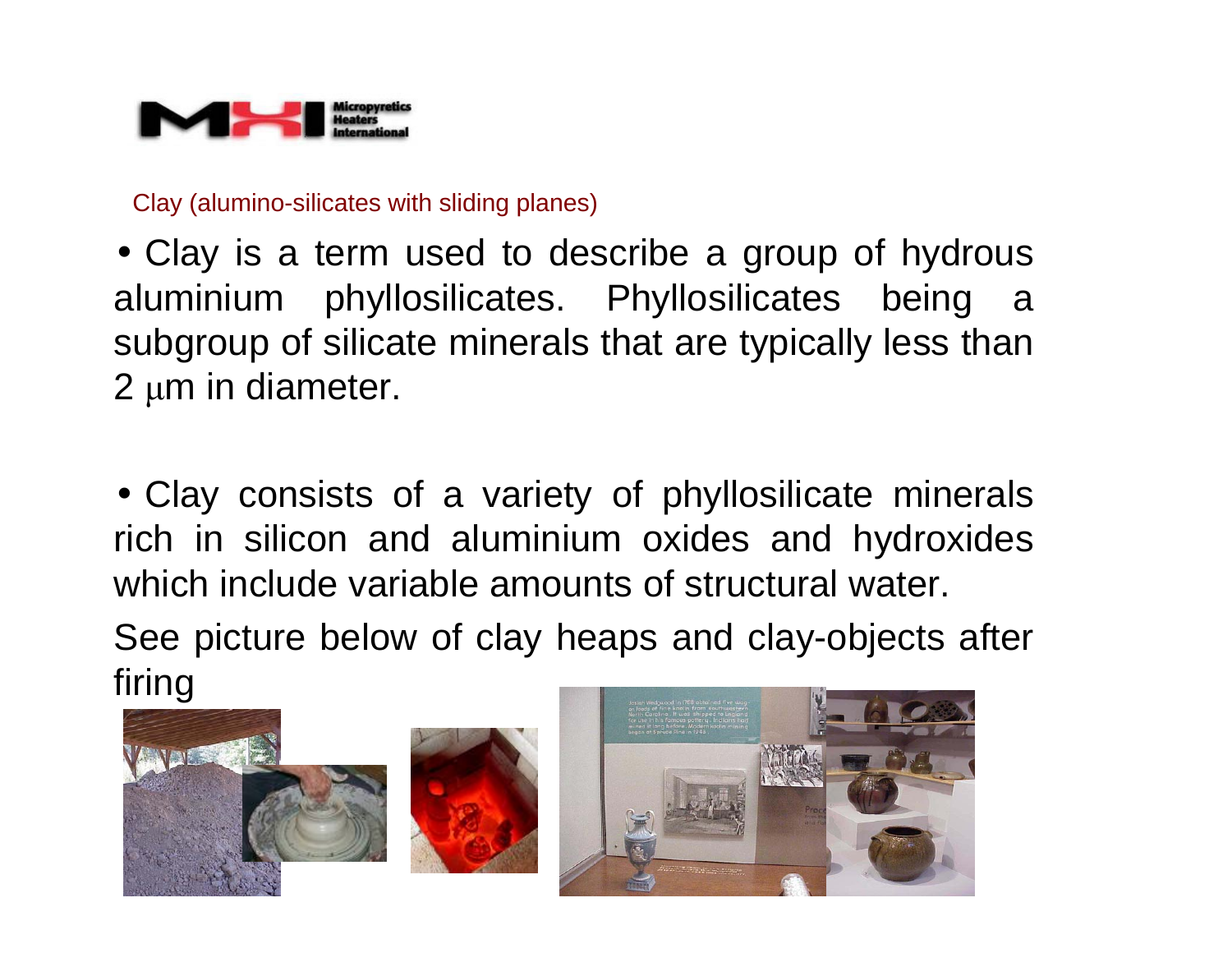

- The Clay minerals are fine particle size hydrous aluminosilicates which develop plasticity when mixed with water. A common characteristic of Clay is their layered structure. They all are composed of electrically neutral aluminosilicates layers which move readily over each other, giving rise to such physical properties as softness, soapy feel, and easy cleavage.
- Their plasticity is basic to many of the forming processes commonly used; the ability of clay-water compositions to be formed and to maintain their shape and strength during drying and firing is basic to many ceramic processes.
- They fuse over a temperature range depending on their composition in such a way as to become dense and strong without losing their shape.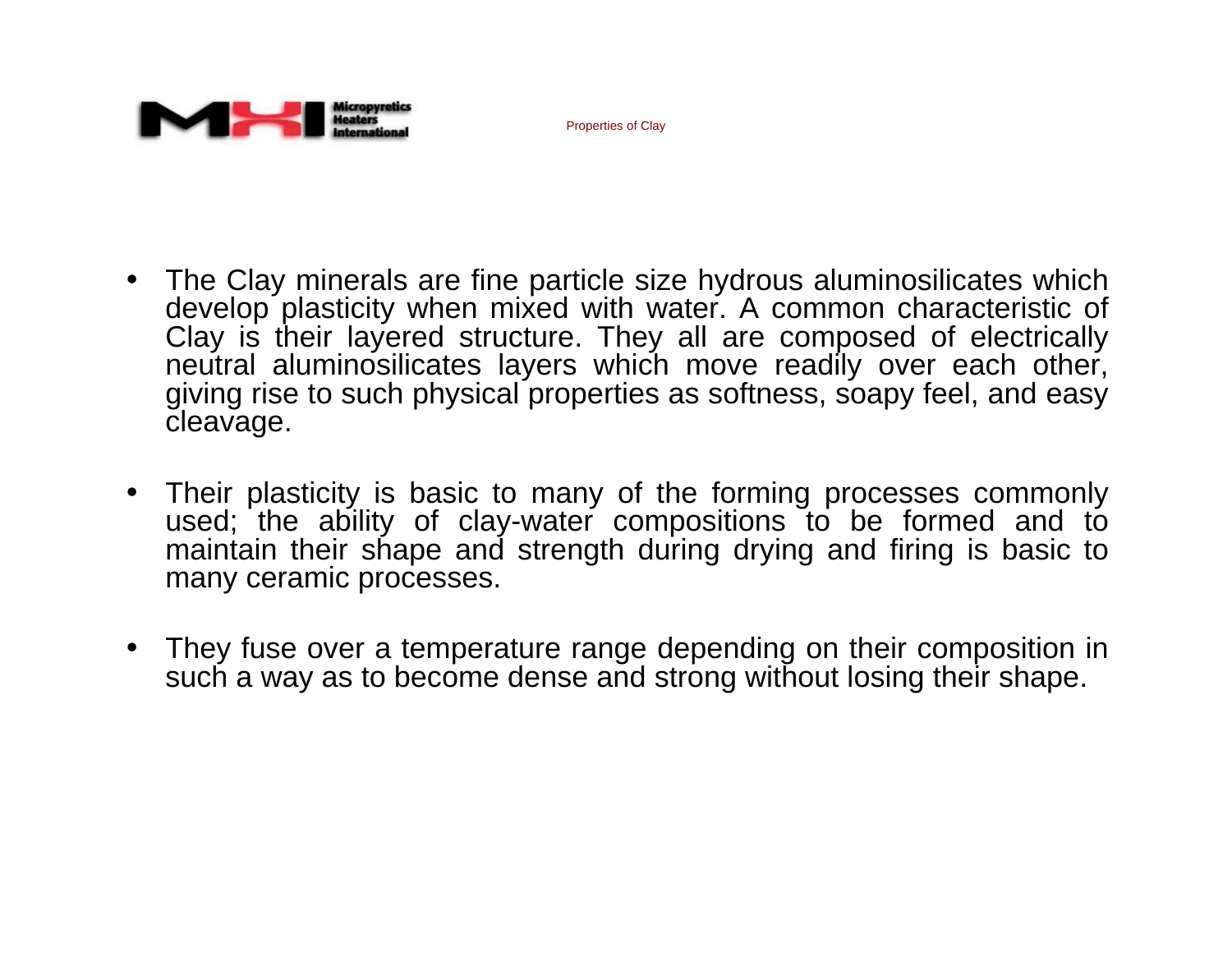

**Drying of clay bodies is associated with:**

- Evaporation of moisture from a body.
- Shrinkage in ceramics.

## **Issues**

- Drying dependence on shape and size of the ceramic ware.
- The drying gradient.
- Critical moisture content.
- Drying Medium (air, steam etc.)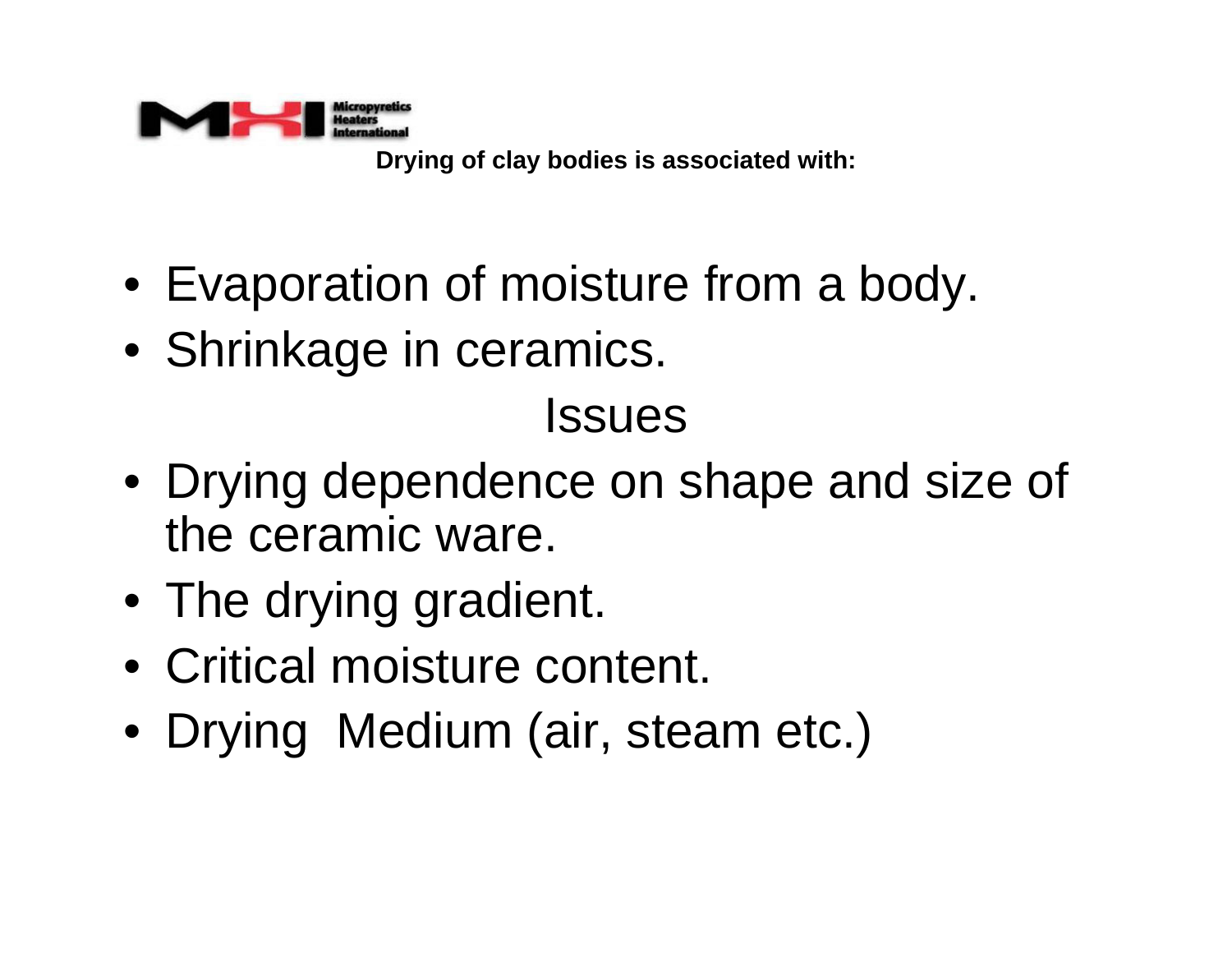

#### **Clay Structure : Tetrahedral and Octahedral Sheets**

Tetrahedral sheets are composed of individual tetrahedrons which share 3 of four oxygen Atoms and they are arranged in a Hexagonal pattern. The resultant sheet composition is  ${\tt T_2O_5}$  where T is the common tetrahedral cations of Si, Al and sometimes  $Fe<sup>3+</sup>$  and B.

■Octahedral sheets are composed of individual octahedrons that share edges composed of oxygen and hydroxyl anion groups with Al, Mg,  $Fe^{3+}$  and  $Fe^{2+}$  typically serving as the coordinating cation. These octahedrons too, are arranged in a hexagonal pattern.

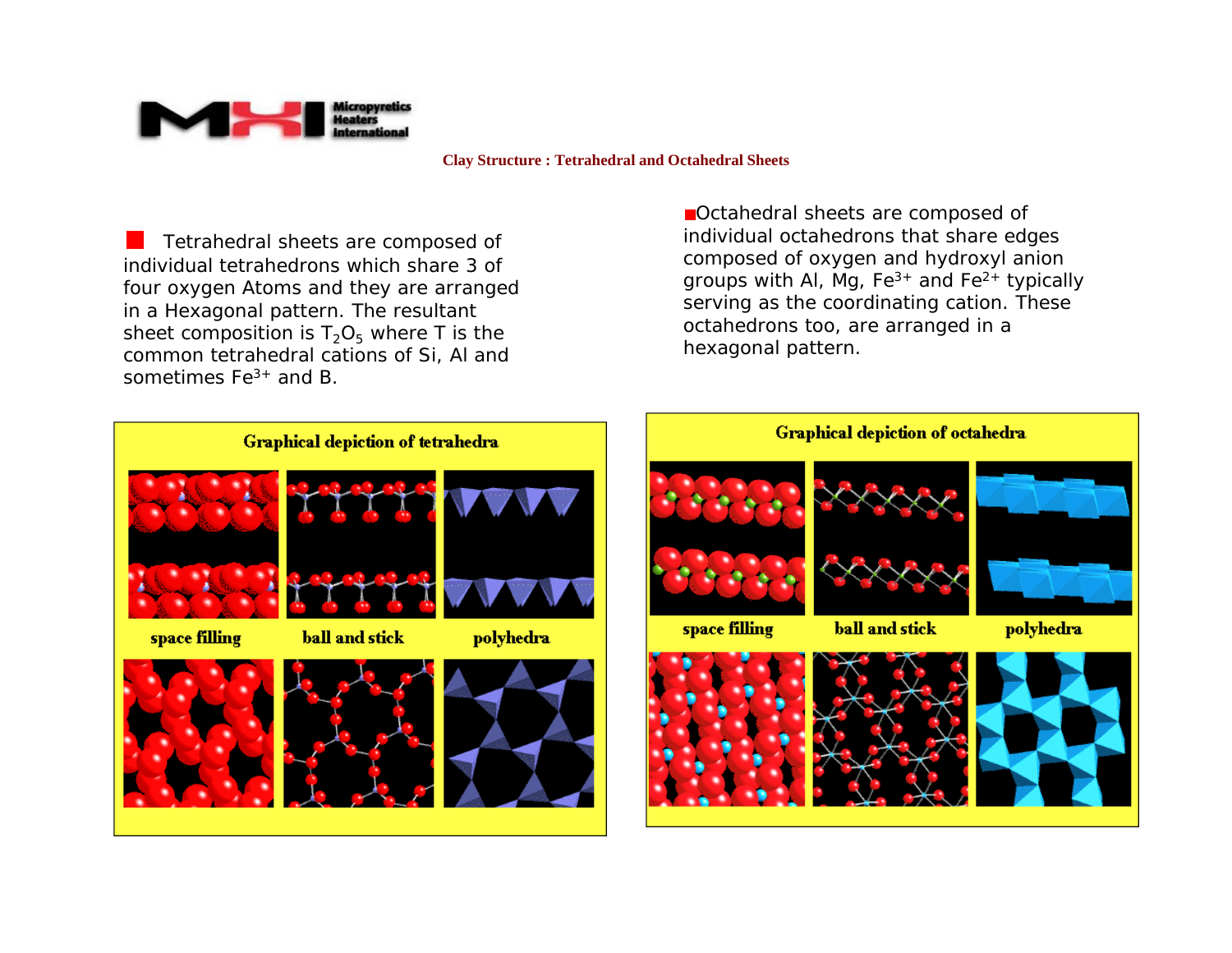

### **Rate of drying and drying shrinkage for ceramic body**



The critical moisture content corresponds to the solid particles coming into contact as shown in the next slide. The rate of drying begins to decrease and the shrinkage stops.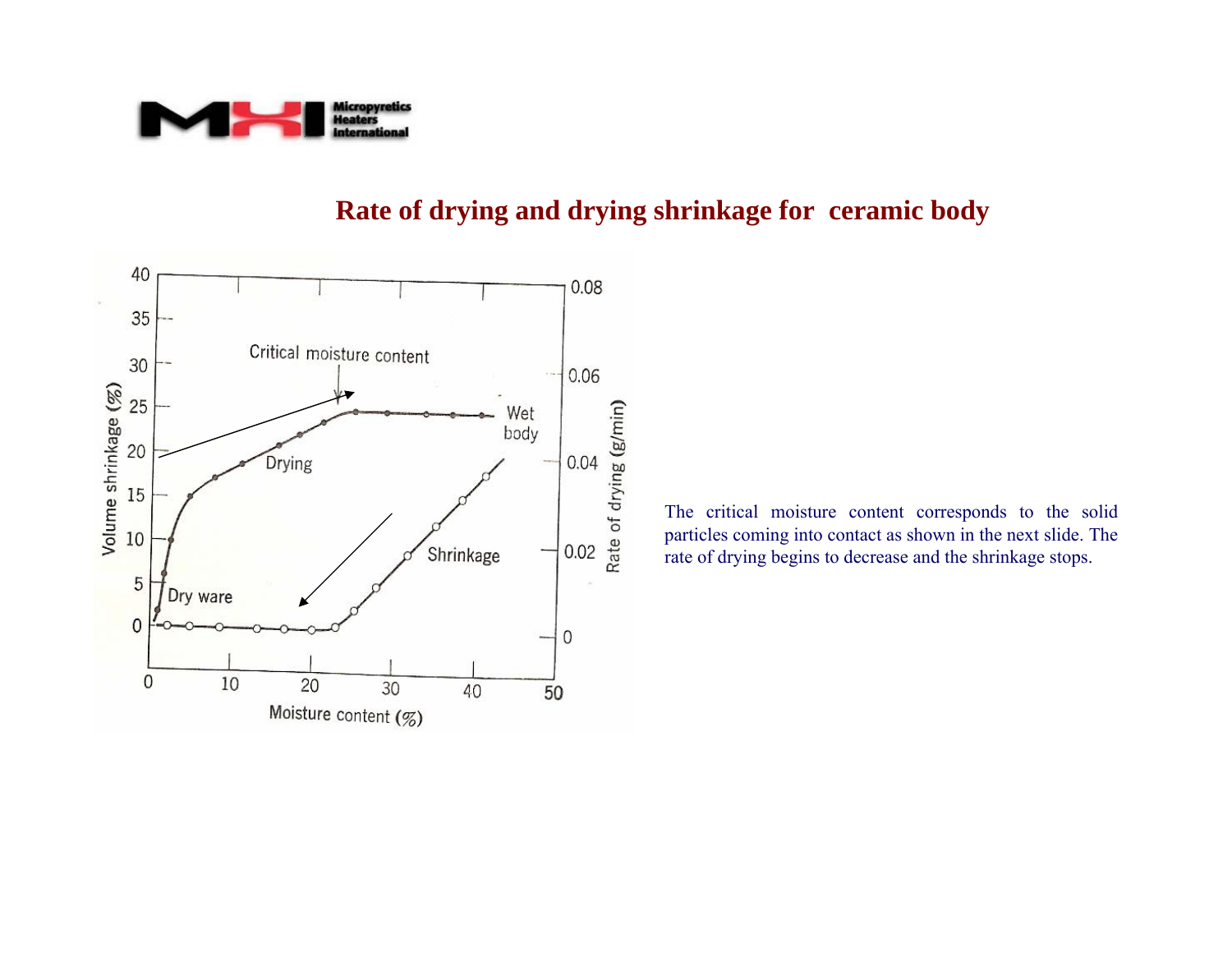

Each particle in the body separated by water films at the initial stages of drying. The water films decrease in thickness until at the "critical point "(at which the rate of drying and also the rate of shrinkage sharply change) the particles have just come in contact. This is the end of the shrinkage and the beginning of lower rate of drying.



*Drying process for a clay body showing (a) wet body, (b) critical point, (c) dry ware*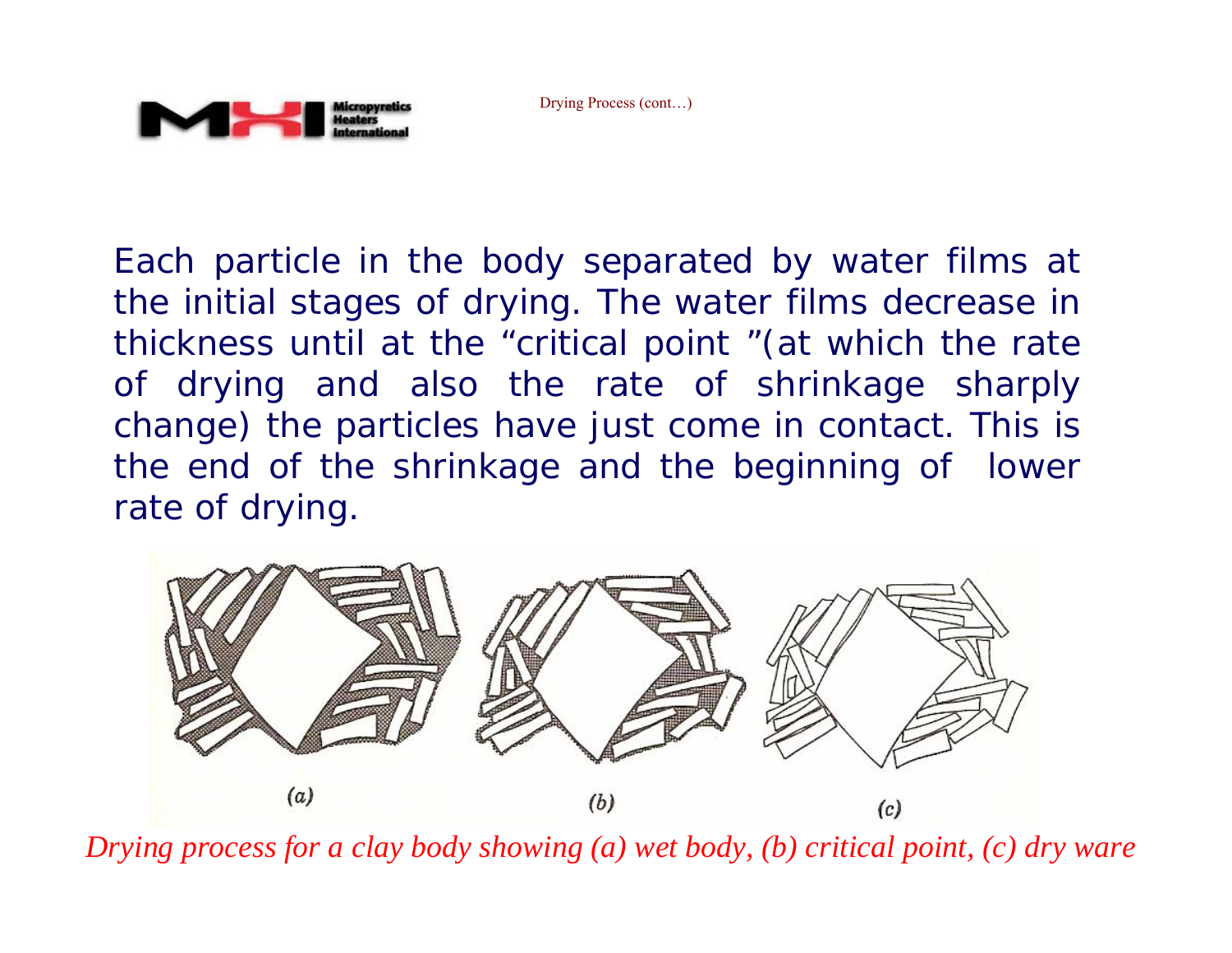

**Most defects occur in drying in the period of drying shrinkage** where partial parts of the ware still have the water films resulting in varying shrinkages.

As a result, stresses, warping, and possibly cracks develop in the ware. Thus careful rate control is essential.

■ Control strategies include humidity control, flow rate control and higher velocities.

■ Higher temperature increases the rate of drying by virtue of the increased vapor pressure and the reduced viscosity of the liquid during the falling rate period. Change of drying medium like using superheated steam has a few interesting features such as the inversion temperature.

■ In addition to controlling the rate of drying, we can also control the overall shrinkage-mainly by controlling the initial water content during forming, and by controlling the particle size.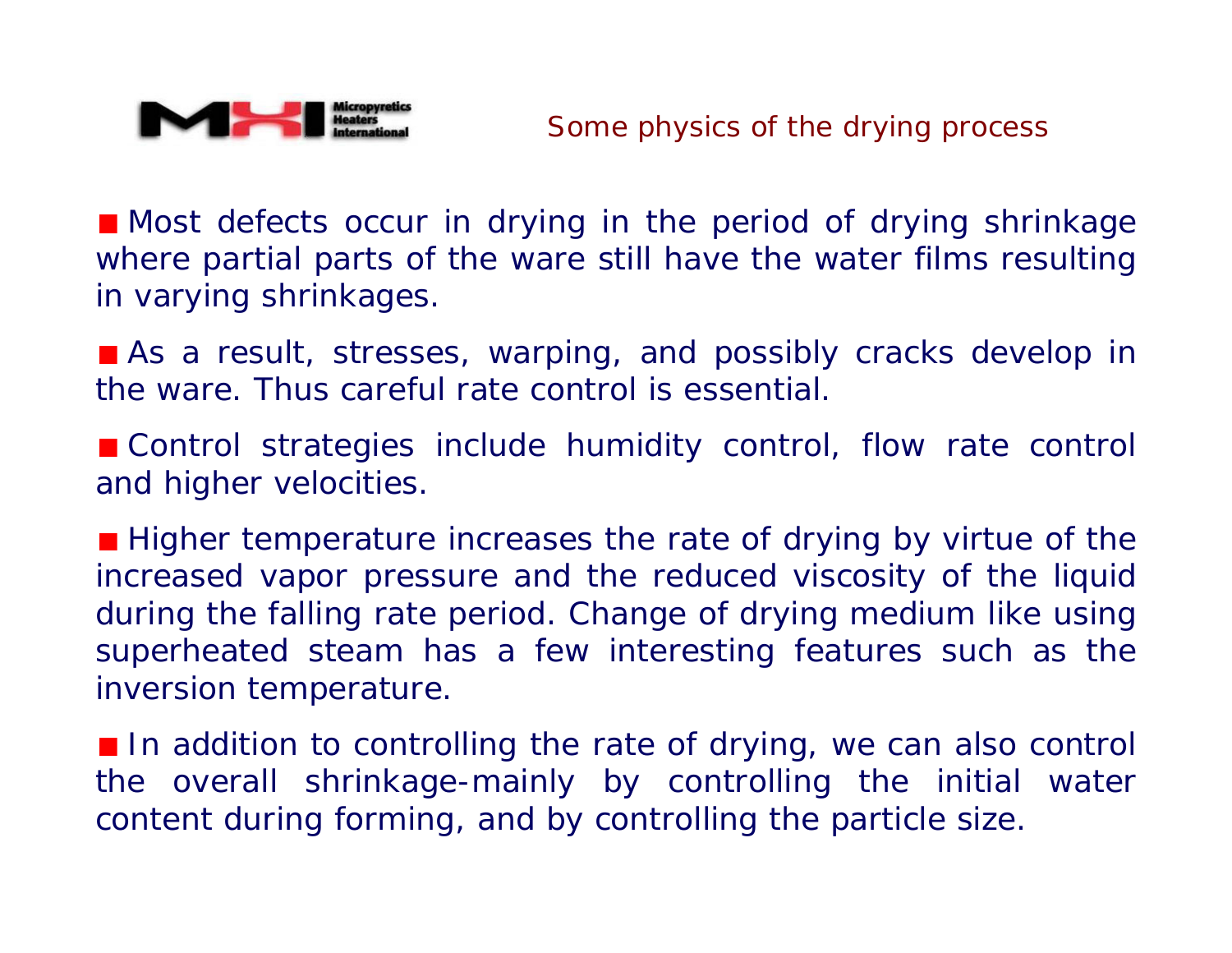

- •Capillary action.
- • Pore networks and models
- •The receding drying front.
- • Moisture concentration profiles.
- The typical drying curve.
- • (see list of references provided at the end)

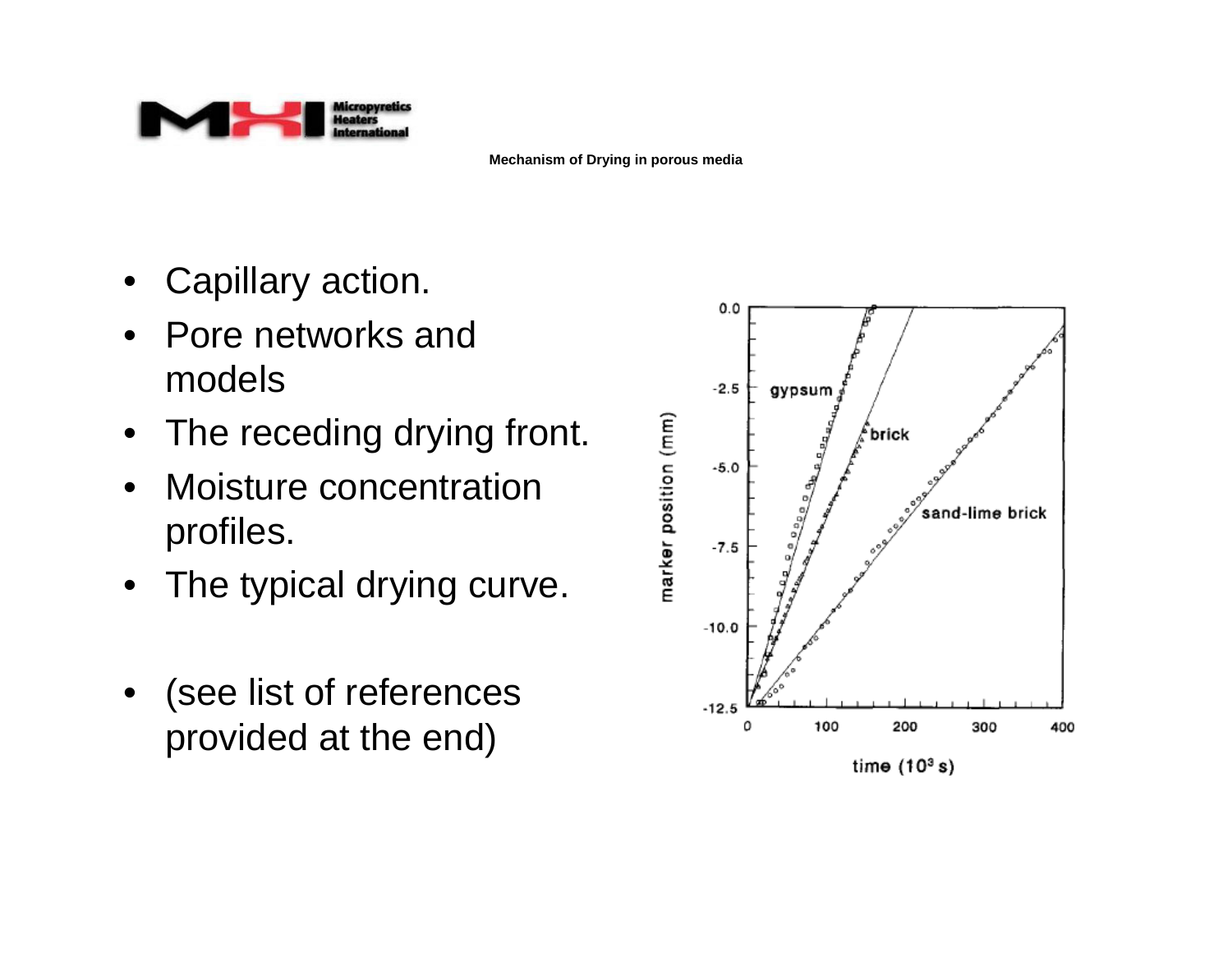

**Typical Drying curves**

- The various regimes active.
- Drying rate

$$
n = -\frac{1}{A} \frac{dM}{dt}
$$



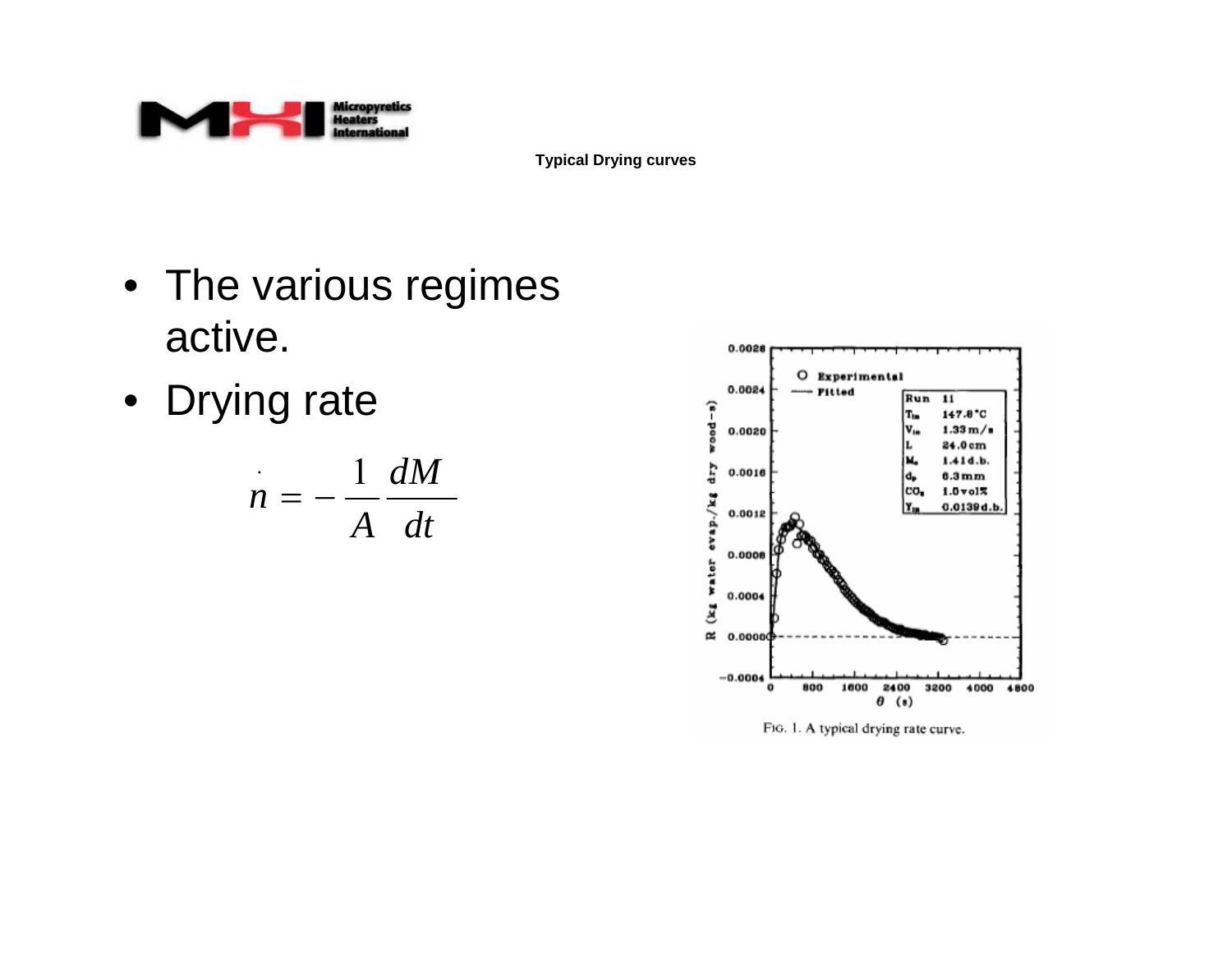

- Moisture diffusivity regimes.
- –High moisture content.
- –Decreasing moisture content
- Low moisture content.
- –**Diffusivity**
- and the state of the Liquid transport equation for capillary liquid movement (Modified Fickian law)

$$
n_1 = -\rho_s \cdot D(Y, T) \cdot \frac{\partial Y}{\partial r}
$$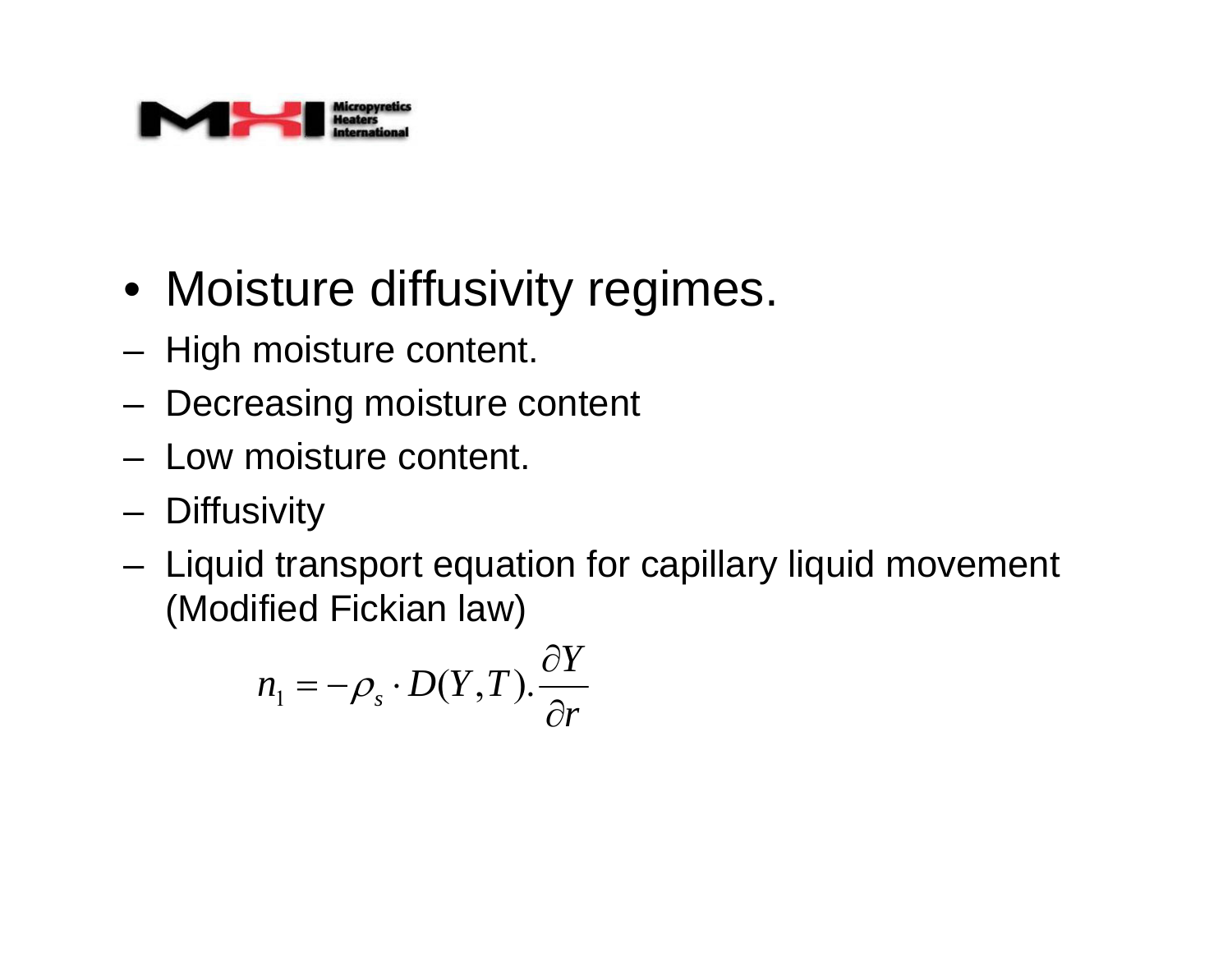

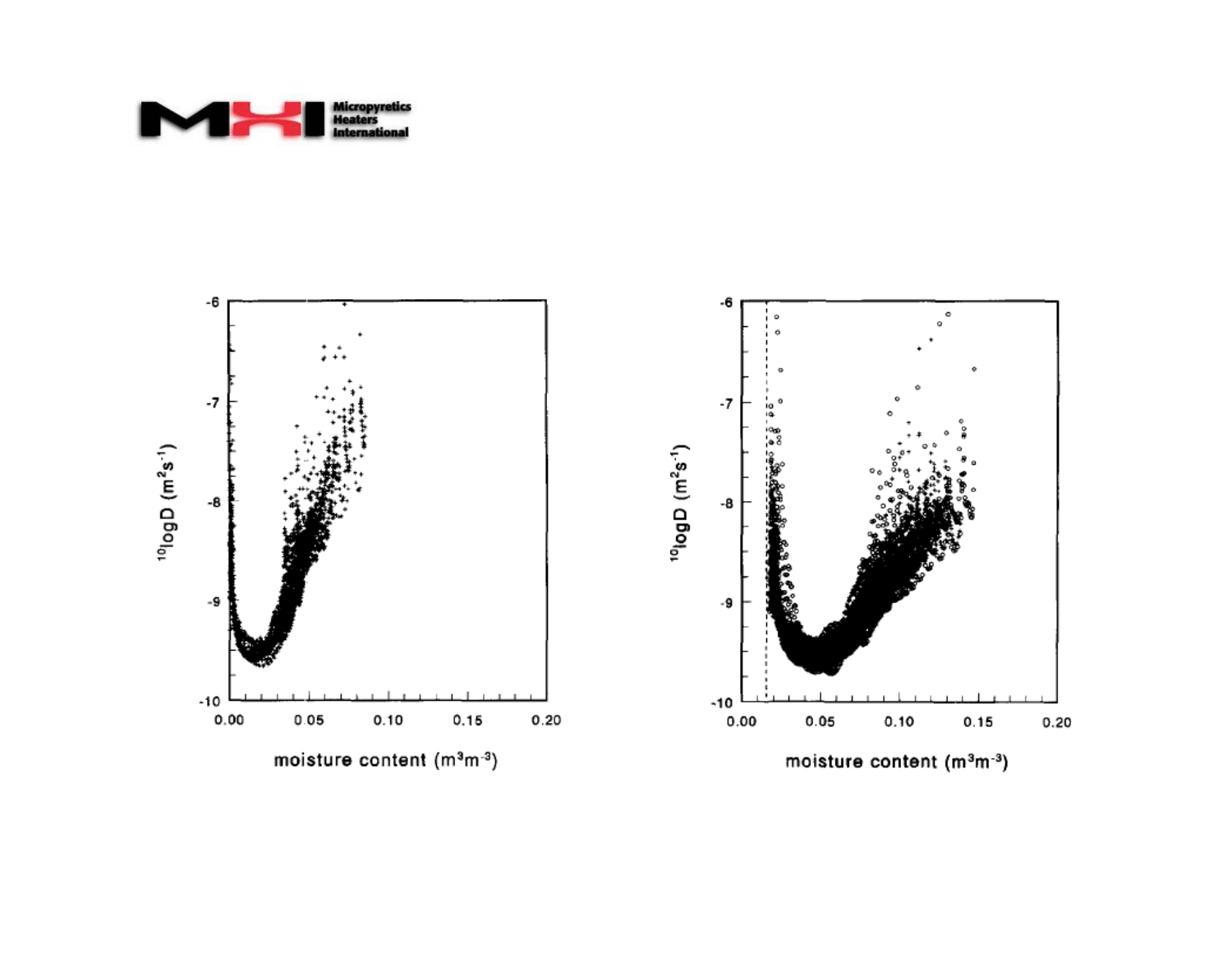

**Air vs. Steam**

- What is superheated steam? Contact MHI website or read associated article
- Heat capacity of Steam and Air. Contact mhi or web site www.mhi-inc.com
- How can steam dry? Keep reading this ppt. References at end.
- Concentration gradient.
- Lower Temperature range comparison.
- Higher Temperature range comparison.
- The Inversion Temperature.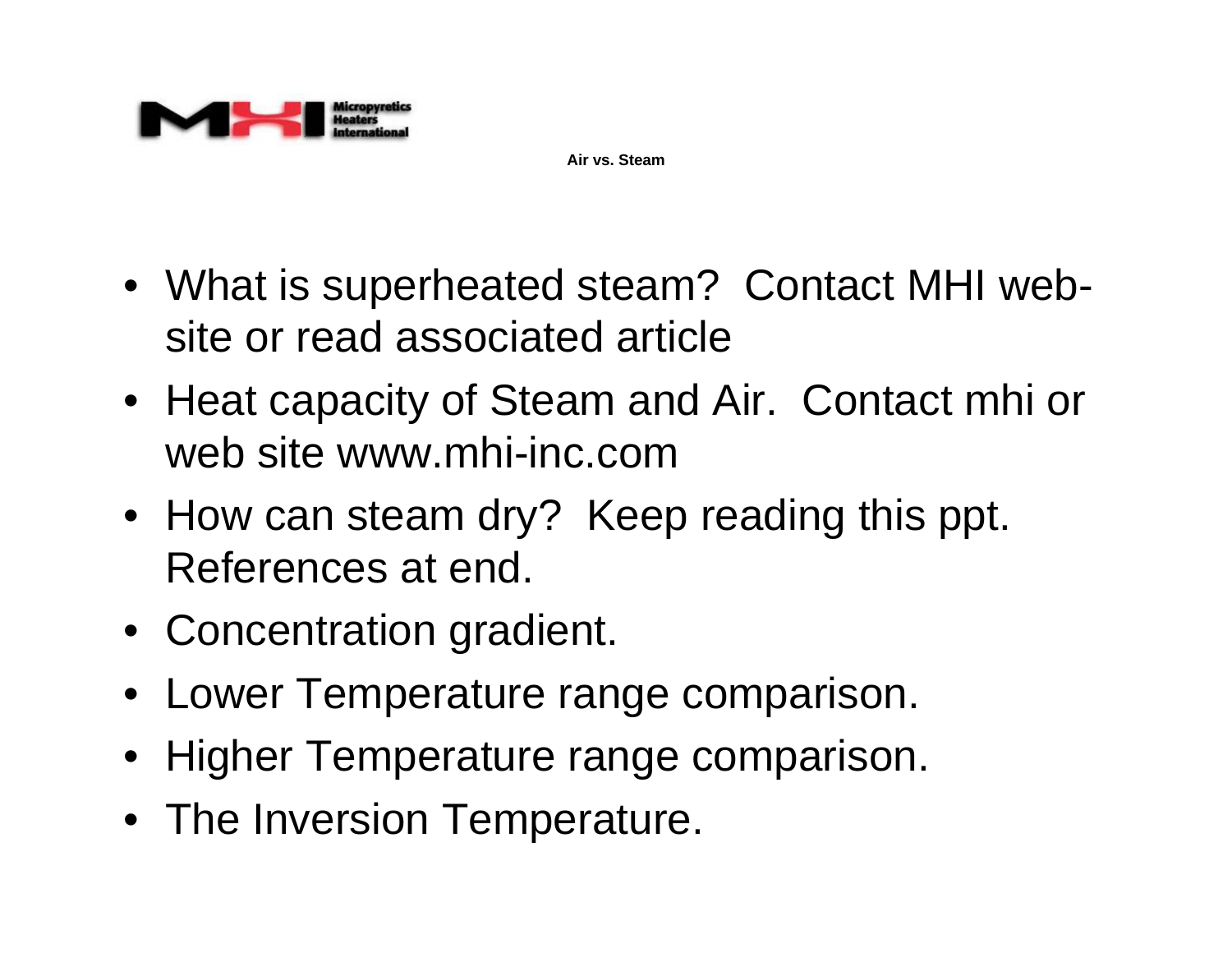

**The Inversion Temperature**

- Definitions. When comparing superheated steam and dry air in a drying process a temperature has been found, at which the drying rates into the gases compared are equal. This temperature is called the inversion temperature.
- Relevance. See inside
- $\bullet$ Reason for its existence. Reference 12
- •Difficulty in Predicting this temperature.
- $\rightarrow$  No defined procedure to determine the inversion temperature. Different procedures yield different temperatures.
- $\rightarrow$  Purely Convective --- 260°C
- $\rightarrow$  Mass flow 18200 kg m<sup>-2</sup> h<sup>-1</sup> --- 170<sup>o</sup>C
- $\rightarrow$  Mass flow 9100 kg m<sup>-2</sup> h<sup>-1</sup> --- 176<sup>o</sup>C
- •Dependence on Mass flow velocity. Reference 12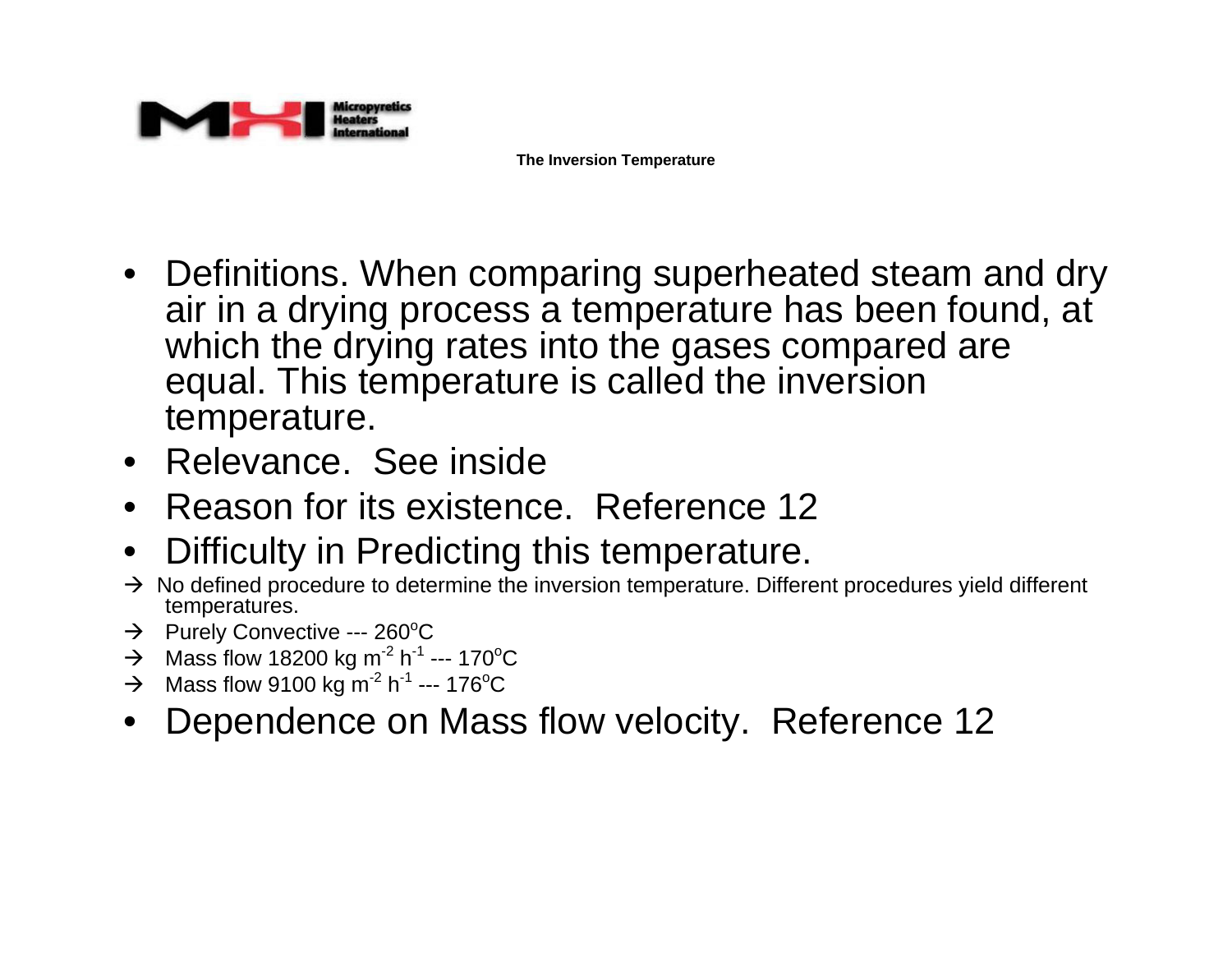

- $\bullet$  The existence of inversion temperature is due to the existence of opposing effects favoring evaporation in different conditions:
- $\rightarrow$  Effects decreasing with vapor concentration. Among these effects, are temperature potential (T $_{\rm i}$  - T increases with vapor concentration and consequently  $(T_i - T_0)$ decreases). These effects dominate when the ambient temperature is below to the inversion temperature.
- $\rightarrow$  Effects increasing with vapor concentration

The latent heat effect (the latent heat requirement Lv decreases with vapor concentration). These effects dominate when the ambient temperature is higher than the inversion temperature.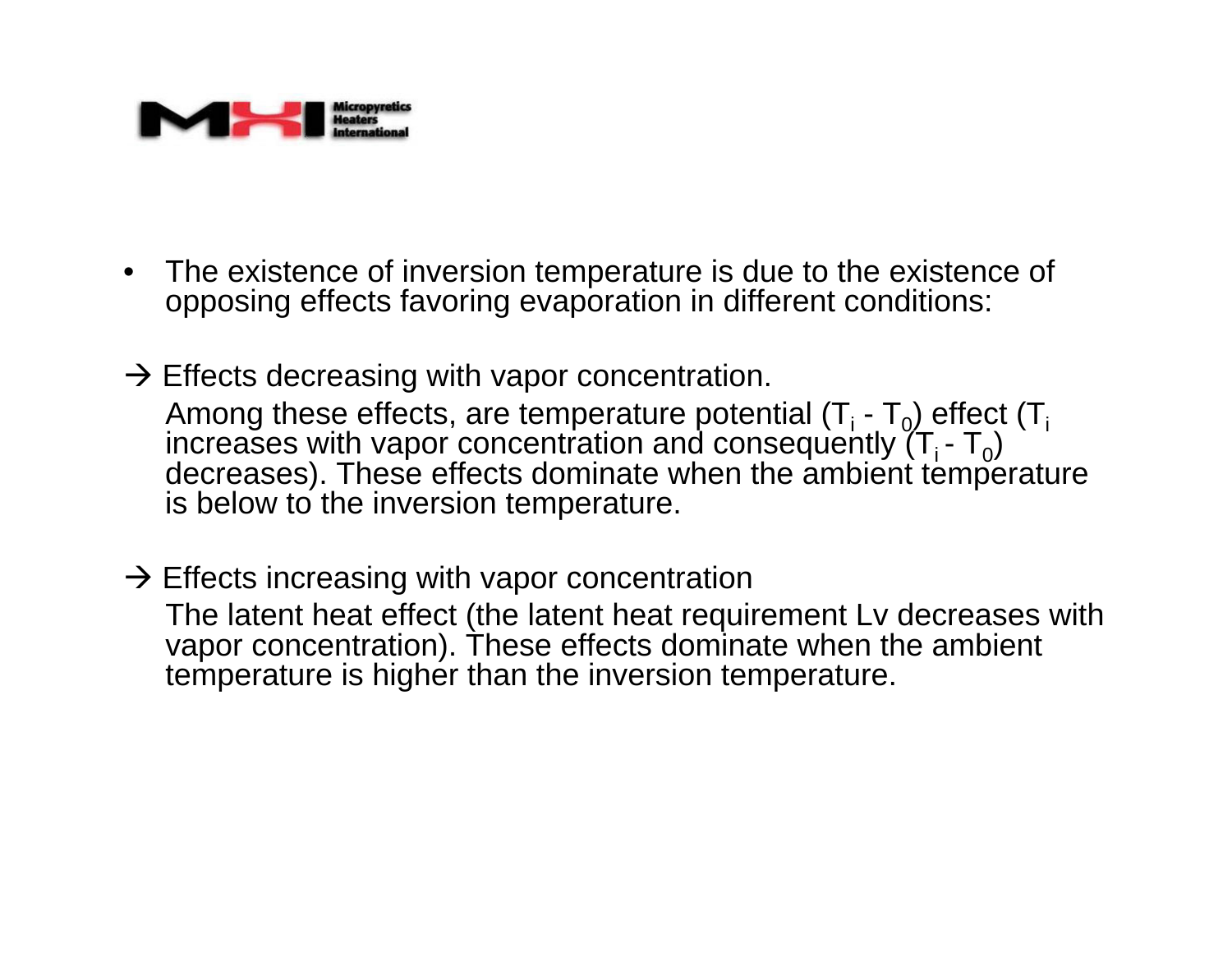



Drying Rates of Air and steam showing an Inversion temperature

The Heat transfer potential – Reynold's number and Prandtl number contribution to inversion temperature

$$
h = 0.027 \frac{k}{D} Re_D^{0.8} Pr^{1/3} \left[ 1 + \left( \frac{D}{x} \right)^{2/3} \right]
$$

$$
Nu_x = \frac{hx}{k} = 0.332 Re_x^{1/2} Pr^{1/3}.
$$

$$
LIT_W = T_{s,v} + \left(\frac{V_W}{V_v}\right)^m \left(\frac{RM}{Ac_v}\right) \left(\frac{h_{fg(T_s)}}{c_{P,v}}\right) \left(\frac{\rho_W}{\rho_v}\right)
$$

$$
\times \left(\frac{Pr_v}{Sc_W}\right)^{(1-n)} \left(\frac{Sc_W}{Sc_v}\right)^{(1-m)} \ln\left(\frac{W_s + RM}{W + RM}\right)
$$

Proposed formula for Local Inversion Temperature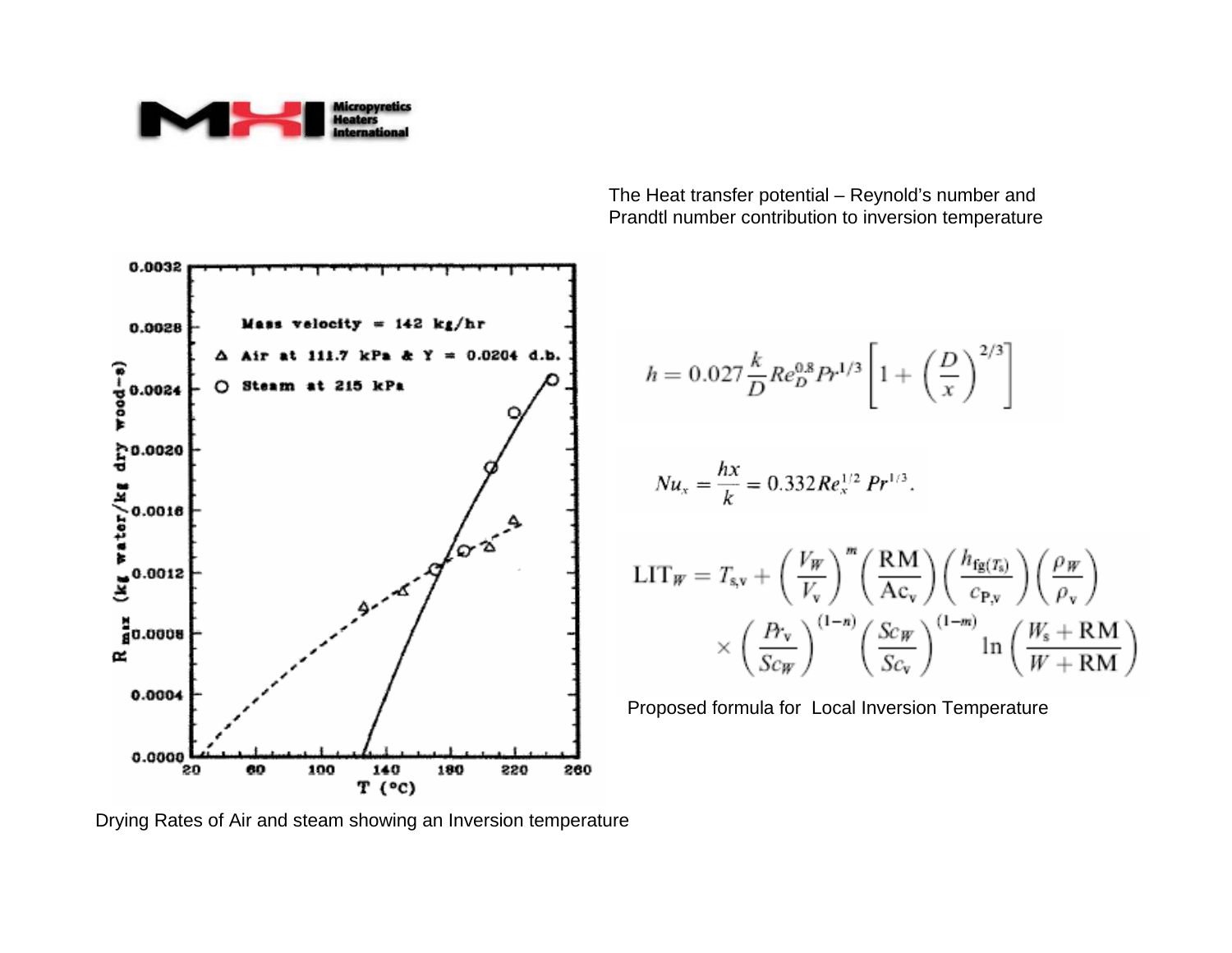



Variation of Inversion temperature with specific humidity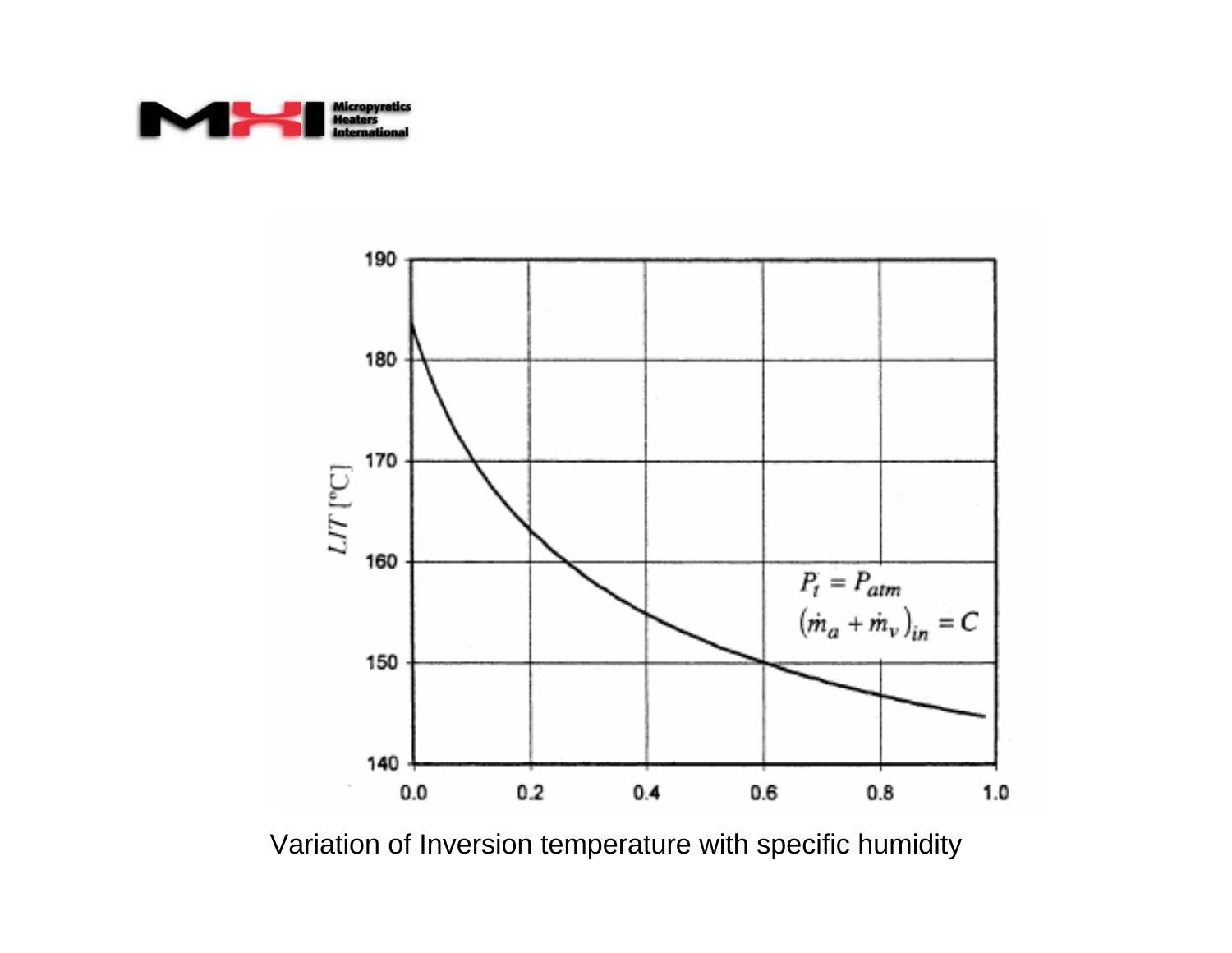

**Procedure**

# IN MHI RECIRK-UNITS

- Air and excess steam vented away (Heat and condensed steam can be reused).
- Max efficiency achieved as steam is vented (flows).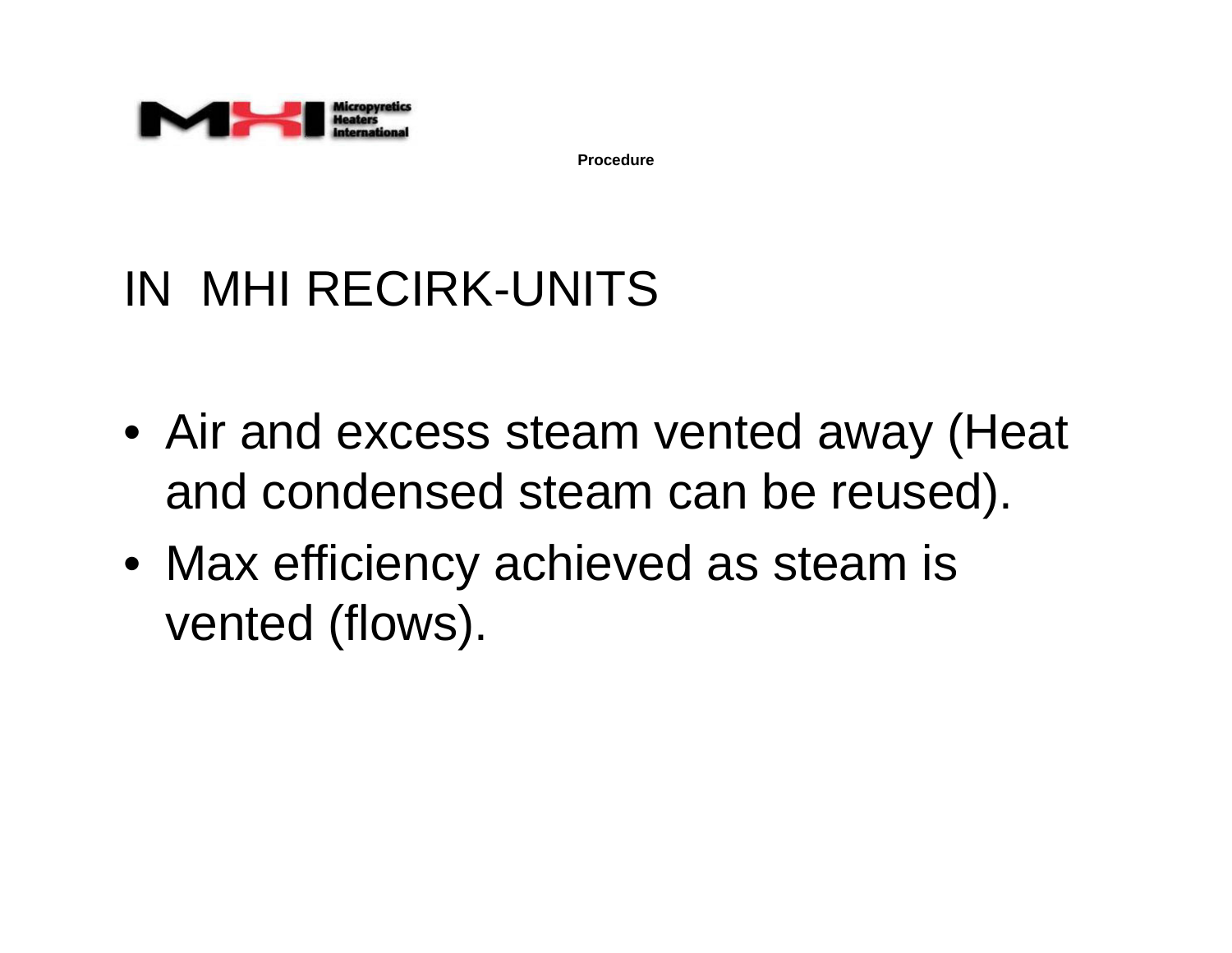

**Thermodynamic Aspects**

- Steam has higher Specific Capacity
- Higher Heat Transfer Potential
- Enthalpy losses reduced Large part of heat is recoverable!
- Entropy change reduced Precise control of water evaporation and drying rates ensure reduced shrinkage related stresses and cracks.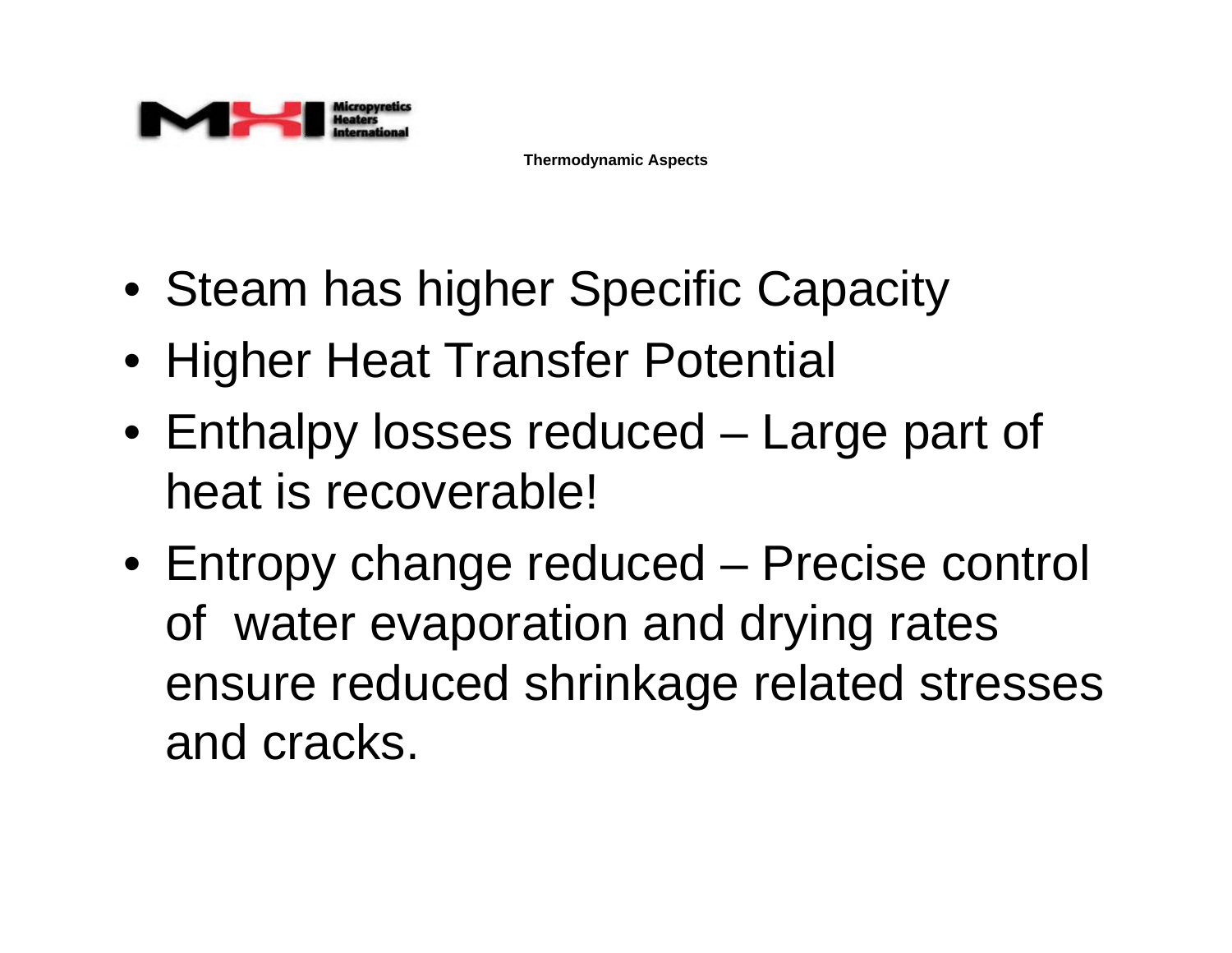

**Schematic for the superheated steam drying process. For very, very large chambers. Contact MHI for your specific condition. Trials available at company test units. Just contact us at sales@mhi-inc.com**

## Steam even at 500°C

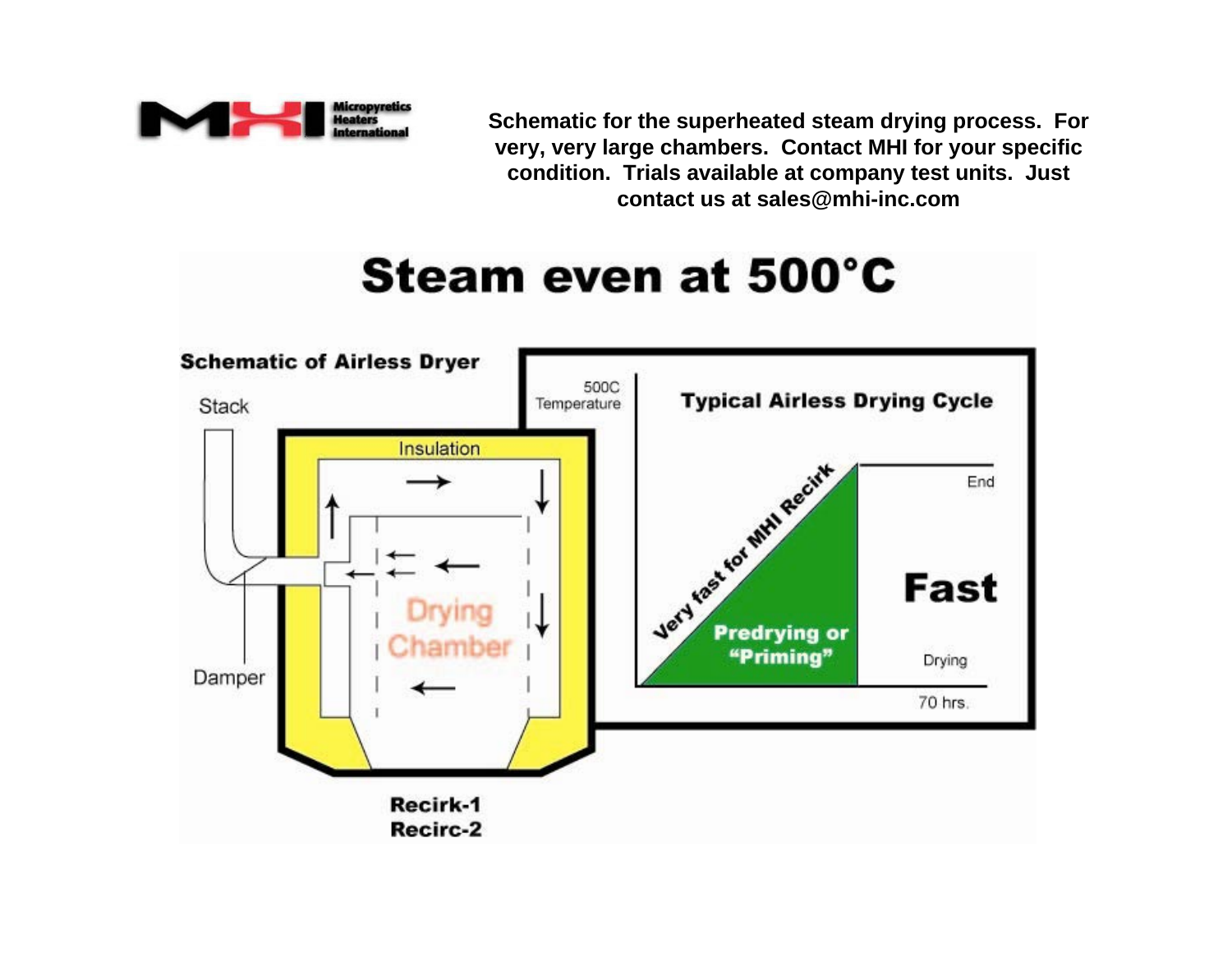

**Some Advantages of using MHI superheated Steam for Drying (patents applied)**

- • In the process of steam drying superheated steam is brought in direct contact with the product to be dried. The superheated steam at a significantly high temperature transfers heat to the wet product which then starts to dry. The steam remains superheated and does not condense. As a result the evaporated water comes out of the drying process as steam.
- $\bullet$  **Energy savings:** The evaporated water is released as pure steam and its energy can be recovered by condensation. The energy consumption thus can be reduced even by 80% compared to drying with hot air.
- • **Product Quality:** Drying in a steam environment can lead to a higher product quality.
- • **Emission abatement:** Since Steam drying is a closed system no contaminants can leave the system so any emission of environmentally hazardous components is prevented.
- $\bullet$  **Patented:** Recirculation for huge energy benefits. MHI has several patents and patents applied for.
- $\bullet$  **Productivity**: Steam drying as noted in this presentation can often lead to **faster drying** with less defects.
- $\bullet$  **Low Risk**: TEST YOUR PART FOR A SMALL FEE. Contact MHI at sales@mhi-inc.com.